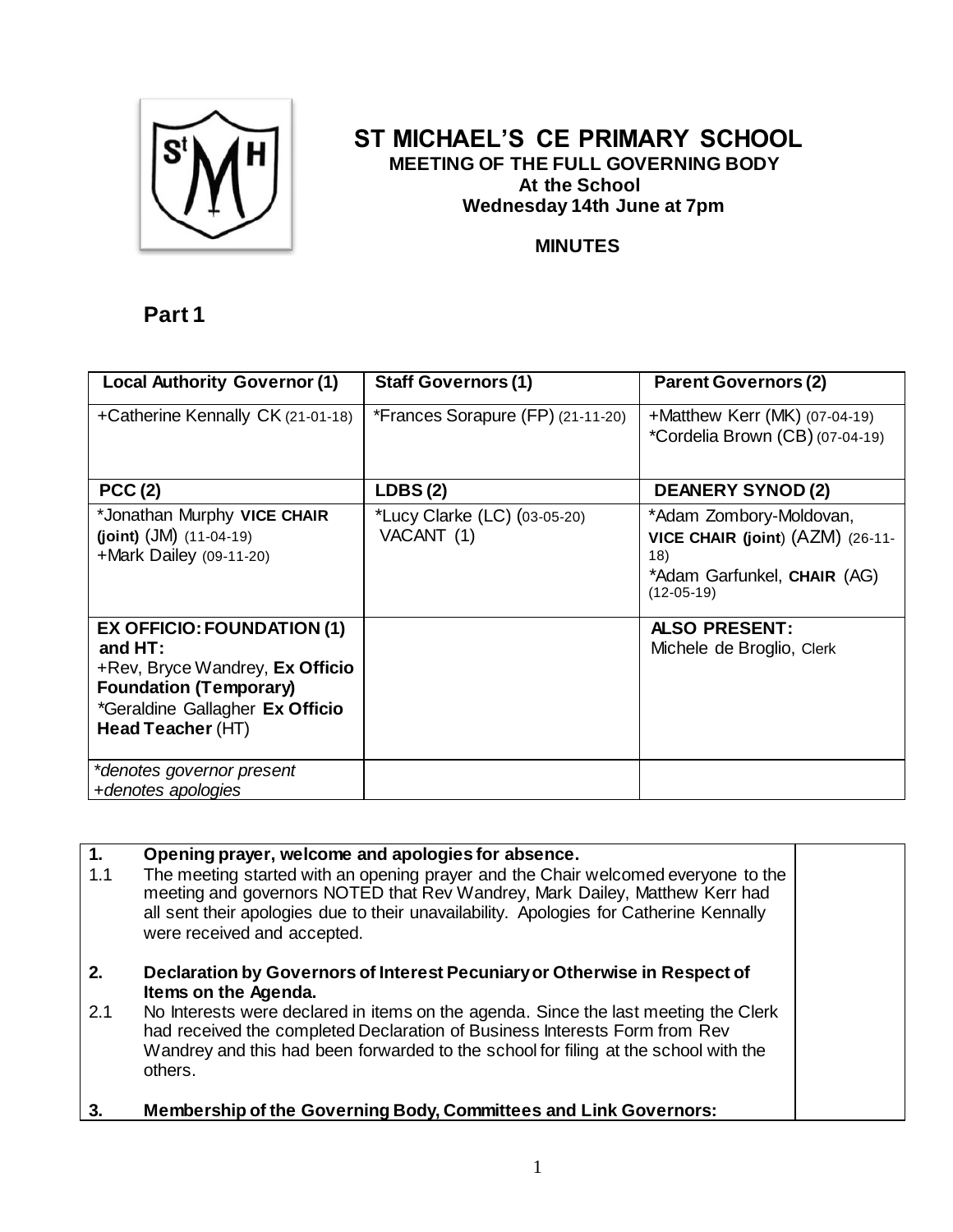| 3.1              | a) Governing Body membership update: Vacancies: filling the two vacancies for LA<br>and LDBS Governors is still being progressed.                                                                                                                                                                                                                                                                                                                                                                                                                                                                                                                                                                                                                                                                                                                                                                                                                                                                                                                                                                |             |
|------------------|--------------------------------------------------------------------------------------------------------------------------------------------------------------------------------------------------------------------------------------------------------------------------------------------------------------------------------------------------------------------------------------------------------------------------------------------------------------------------------------------------------------------------------------------------------------------------------------------------------------------------------------------------------------------------------------------------------------------------------------------------------------------------------------------------------------------------------------------------------------------------------------------------------------------------------------------------------------------------------------------------------------------------------------------------------------------------------------------------|-------------|
| 3.2              | b) and c) Committee membership and Lead Governors: No changes                                                                                                                                                                                                                                                                                                                                                                                                                                                                                                                                                                                                                                                                                                                                                                                                                                                                                                                                                                                                                                    |             |
| 4.<br>4.1<br>4.2 | Minutes of the previous meeting (22/05/17) and Matters Arising.<br>Item 10.4: Strike out "In the Midlands"<br>The Minutes were APPROVED as an accurate record, subject to this<br>amendment, and were duly signed by the Chair for filing at the school.<br>Matters arising: Item 9.2 - The Clerk had asked Governors Support Services about<br>the "Confidentiality Code" referred to in the LA's Whistleblowing Policy and Carolyn<br>Banks has referred this matter to HR and is awaiting a response.                                                                                                                                                                                                                                                                                                                                                                                                                                                                                                                                                                                         |             |
|                  | <b>Main Business:</b>                                                                                                                                                                                                                                                                                                                                                                                                                                                                                                                                                                                                                                                                                                                                                                                                                                                                                                                                                                                                                                                                            |             |
| 5.<br>5.1        | <b>Vision Review</b><br>The Action Plan for Governors from the Vision session was circulated in the meeting<br>and it was noted the governors had followed through on many commitments,<br>including:<br>Fundraising Working Group - The First meeting will be taking place next week.<br>The Development Plan - this was reviewed at the last meeting.<br>$\bullet$<br>Governors had attended various events at the school - CB attended Year 4, AG<br>$\bullet$<br>attended the secondary transfer meeting, and two governors had attended the<br>assembly marking the Flatford Residential and had been enormously impressed,<br>particularly buy the film made by pupils.<br>Supporting and celebrating staff – governors felt that that were doing pretty well<br>$\bullet$<br>(drinks are held with staff at the end of each term), but that this could be<br>improved. Governors AGREED to write cards to staff at the next meeting.<br>Communication with parents – this has improved and the Chair receives regular<br>emails from parents expressing an interest and asking questions. | Action: All |
| 6.<br>6.1        | KS1 Data (Early Years, End of Reception)<br>The Headteacher explained that children are assessed in 17 different areas and are<br>graded according to whether they are performing against expectations and if so<br>whether matching or above or below expectations.<br>The scoring works as follows:<br>If they achieve a 1 in any of the 17 areas they are scored as "Emerging", Grade<br>1.<br>If they achieve a 2 in All areas they are scored as "Expected", Grade 2.<br>$\bullet$<br>If they achieve a majority of 3s across the areas they are scored as "Exceeding",<br>Grade 3.                                                                                                                                                                                                                                                                                                                                                                                                                                                                                                         |             |
| 6.3              | 6.2 Predictions for KS1 and KS2: Progress<br>1's are predicted to do better than expected<br>2's are predicted to be at expected or above.<br>$\bullet$<br>3's are expected to be performing at greater depth have more areas with 3s.<br>Other factors are factored in such as SEN, EAL, PP in determining whether pupils<br>are low, middle or high attainers.<br>A governor asked whether Social and Emotional Development has an impact and<br>the headteacher confirmed that it does.<br>Tests carried out include: Year 1 – Phonics, Year 2 – Reading, Writing and Maths.<br>Another governor asked what this tells the school in education terms? The<br>Headteacher explained that it tells the school where the gaps are. Teachers are<br>mindful of the gap analyses and the children are also aware of this. It supports the                                                                                                                                                                                                                                                          |             |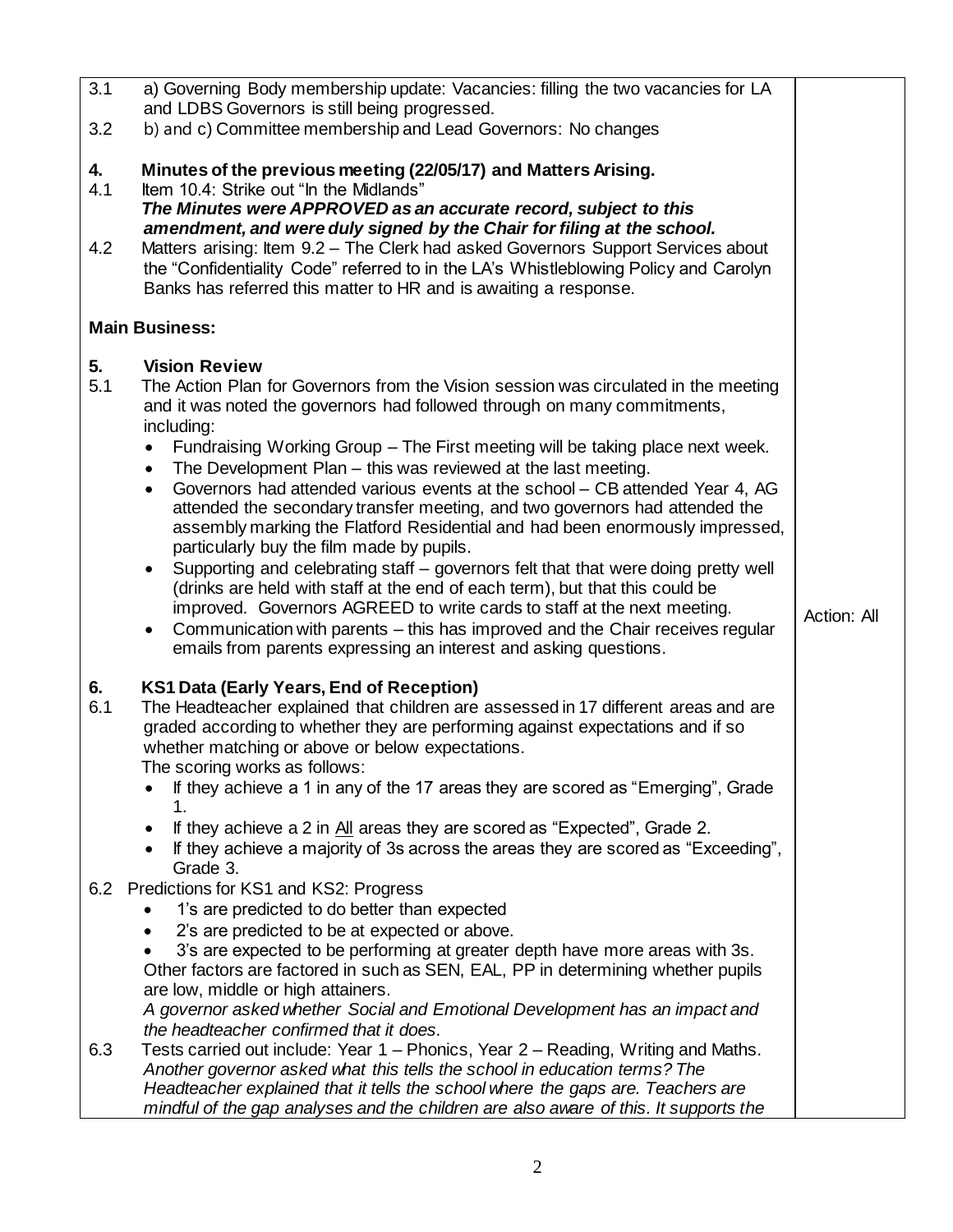|              | teaching strategy although some aspects of the testing are overzealous.                                                                                                                                                                                                                                                                                                                                                                  |                                  |
|--------------|------------------------------------------------------------------------------------------------------------------------------------------------------------------------------------------------------------------------------------------------------------------------------------------------------------------------------------------------------------------------------------------------------------------------------------------|----------------------------------|
| 7.<br>7.1    | <b>Website - Fundraising Pages</b>                                                                                                                                                                                                                                                                                                                                                                                                       |                                  |
|              | Governors AGREED that this will be done by governors before the next meeting and<br>draft text could be emailed for comment.                                                                                                                                                                                                                                                                                                             | Action:<br>Chair                 |
| 8.<br>8.1    | <b>Review of Premises Committee Terms of Reference</b><br>The Chair stated that this will be discussed at the next Premises Committee on<br>Monday 19th June.                                                                                                                                                                                                                                                                            | Action:<br>Premises<br>Committee |
| 9.<br>9.1    | <b>Policies</b><br>Preventing Radicalisation Policy: Governors asked a number of questions about the                                                                                                                                                                                                                                                                                                                                     |                                  |
|              | policy including:                                                                                                                                                                                                                                                                                                                                                                                                                        |                                  |
| 9.1.1        | Is anything specific being done to prevent radicalisation? The Headteacher<br>explained that the signs to look out for are linked to those for "Safeguarding" and the<br>Curriculum and is included in PSHE. For example, recent events are discussed and                                                                                                                                                                                |                                  |
| 9.1.2        | staff are made aware to look out signs of disengagement etc.<br>A governor asked about the Role of Safeguarding in having to be aware of pupils'                                                                                                                                                                                                                                                                                         |                                  |
|              | vulnerability to radicalisation. The headteacher indicated that more training is                                                                                                                                                                                                                                                                                                                                                         |                                  |
|              | needed on this and some training is available online. The main thing for the school is<br>that teachers feel that they can create an atmosphere in which pupils are able to                                                                                                                                                                                                                                                              |                                  |
|              | express themselves. She stated that the staff are confident and comfortable with                                                                                                                                                                                                                                                                                                                                                         |                                  |
|              | this. A governor asked how staff are familiarised with the requirements. The                                                                                                                                                                                                                                                                                                                                                             |                                  |
|              | headteacher draws their attention to the main duties and related issues and this is<br>covered in INSET.                                                                                                                                                                                                                                                                                                                                 |                                  |
| 9.1.3        | Governors agreed the importance of talking about other faiths and the Chair                                                                                                                                                                                                                                                                                                                                                              |                                  |
|              | confirmed that the work being undertaken around this is very positive and would<br>articulate many of the issues covered by the policy.                                                                                                                                                                                                                                                                                                  |                                  |
|              | 9.1.4 A governor asked which governors had undertaken "Safer Recruitment" training? -                                                                                                                                                                                                                                                                                                                                                    |                                  |
|              | JM, CB, FS and the Headteacher.                                                                                                                                                                                                                                                                                                                                                                                                          |                                  |
| 9.1.5<br>9.2 | The Policy was APPROVED by the Governing Body.<br>Bereavement Policy: The Headteacher stated that this is an LDBS policy that has                                                                                                                                                                                                                                                                                                        |                                  |
|              | been adjusted to suit the school.                                                                                                                                                                                                                                                                                                                                                                                                        |                                  |
| 9.2.1        | Governors thought it was very helpful and includes everything that a teacher or staff<br>member would want to know. They also AGREED That when it is next reviewed the                                                                                                                                                                                                                                                                   |                                  |
| 9.2.2        | Policy and Procedure should be separated out into two documents for further clarity.<br>A governor asked who is responsible for communication? This would be the                                                                                                                                                                                                                                                                         |                                  |
|              | responsibility of the Chair and Headteacher, and staff are advised not to comment to                                                                                                                                                                                                                                                                                                                                                     |                                  |
| 9.2.3        | the press.<br>The Policy was APPROVED subject to minor adjustments suggested by                                                                                                                                                                                                                                                                                                                                                          |                                  |
|              | governors and passed to the headteacher for inclusion, and subject to the<br>next review taking account of changes set out in item 9.2.1.                                                                                                                                                                                                                                                                                                |                                  |
| 10.          | <b>Head Teacher's Report (Verbal)</b>                                                                                                                                                                                                                                                                                                                                                                                                    |                                  |
| 10.1         | Eco ambassadors presented the assembly for World Environment Day, part of the<br>school working towards a Silver standard. The school held its own election. Year 5<br>were divided into four parties and campaigned for four different afternoon activities.<br>We held elections using the polling booths delivered to the school for the General<br>Election the following day. The pupils learned about elections, voting and postal |                                  |
|              | votes, something the Chair said he had mentioned at the Chairs' Forum. The<br>winning Party were the Greens and all classes will have an afternoon to design<br>items linked to learning topics using recycled materials.                                                                                                                                                                                                                |                                  |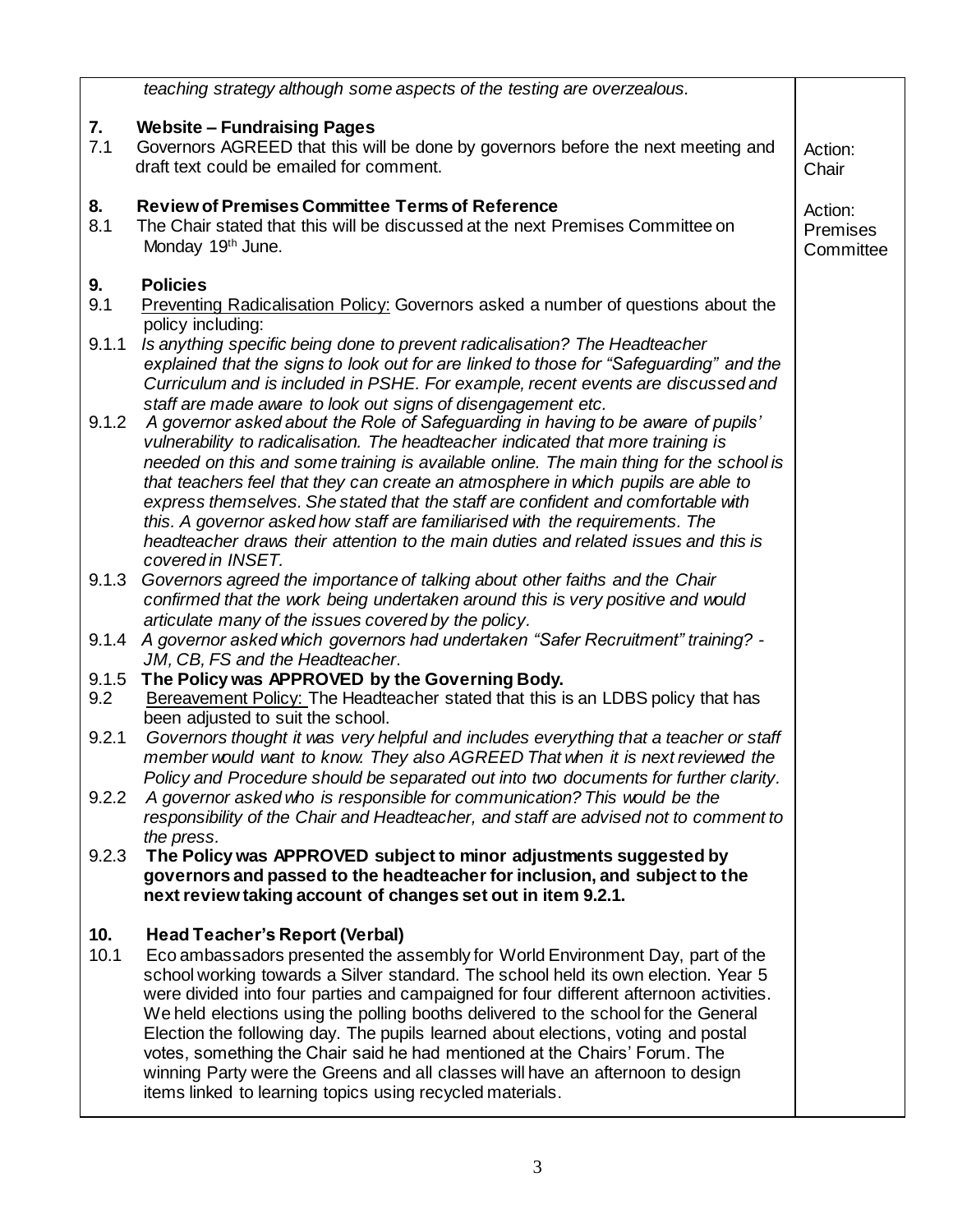| 10.2         | The Headteacher expressed a big thank you to all the staff and students who took                                                                                                           |             |
|--------------|--------------------------------------------------------------------------------------------------------------------------------------------------------------------------------------------|-------------|
|              | part in the Isle of Wight Trip.                                                                                                                                                            |             |
| 10.3         | Website: On polling day, the staff reviewed the Vision and then wrote up their pages<br>for the website.                                                                                   |             |
| 10.4         | EYFS Teachers' Assessments: The LA has moderated these and has only made<br>minor recommendations. The Headteacher thanked the Early Years Team,                                           |             |
|              | especially the Leader, Rachel, for this achievement.                                                                                                                                       |             |
| 10.5         | Nursery Parents for September 2017 - Parents one to one meetings with SLT, will<br>be held with tea and coffee and the Headteacher will meet with them at the<br>beginning of the session. |             |
| 10.6         | Uniform: Some parents have raised concerns about the colour. The headteacher                                                                                                               |             |
|              | has decided to consult a wider focus group (the parent representatives) and has                                                                                                            |             |
|              | gone back to the suppliers to source two options - branding on current and                                                                                                                 |             |
|              | proposed uniform. Because of the time this will take the new uniform won't be                                                                                                              |             |
|              | introduced in September as planned. Delivery of the uniform prototypes and the                                                                                                             |             |
|              | wider meeting with parents will take place before the end of this academic year to                                                                                                         |             |
| 10.7         | agree the colour and then move forward with the uniform and branding.<br>Key dates: Governors were reminded that these are in the newsletter and                                           |             |
|              | International Evening will take place on the 4 <sup>th</sup> July.                                                                                                                         |             |
| 10.8         | iPads: Apple training will take place in September. Governors asked what will                                                                                                              |             |
|              | happen if a problem should arise? Any Problems will be referred to the technician, in                                                                                                      |             |
|              | the first instance, and then the supplier, to resolve. Governors asked if they could                                                                                                       | Action:     |
|              | see examples of work done by pupils on the iPads and were told that this could be                                                                                                          | Headteacher |
|              | arranged at a future meeting.                                                                                                                                                              |             |
|              | 10.10 Staffing changes: Vacancies that have arisen in the Nursery, Reception, Yr 4 and Yr<br>6 have all been filled. A new Inclusion Lead has also been appointed, along with two          |             |
|              | higher level TAs. An "Art" Lead will be sought and it is possible that someone will                                                                                                        |             |
|              | step up to take this on.                                                                                                                                                                   |             |
|              | A governor asked about the new staff and the impact on the budget? All                                                                                                                     |             |
|              | appointments are within the budget. Governors thought this brilliant.                                                                                                                      |             |
| 10.11        | Specialist Teaching: the school will be introducing afternoon specialist teaching<br>Governors asked how many teachers will a class see within a week? Potentially all                     |             |
|              | of the KS2 staff.                                                                                                                                                                          |             |
| 10.12        | Class Names: this year the focus will be on women in history, linked to the STEM<br>agenda, covering women in science and considering ethnicity and countries of                           |             |
|              | origin.                                                                                                                                                                                    |             |
|              | 10.13 DBS: the headteacher informed governors that this is not a requirement for<br>volunteers unless they are with children unsupervised.                                                 |             |
|              | 10.14 Card from CK: a card to governors was passed around.                                                                                                                                 |             |
|              |                                                                                                                                                                                            |             |
| 11.          | <b>Chair's Report</b>                                                                                                                                                                      |             |
| 11.1         | The Chair regularly meets with the headteacher and is dealing with the Governor<br>vacancies.                                                                                              |             |
| 11.2         | He has responded to the Governors Services Review and stated that this is                                                                                                                  |             |
|              | something that governors will need to think about as the offer is changing.                                                                                                                |             |
| 11.3         | The Chair along with vice chair had a meeting with Highgate School.                                                                                                                        |             |
| 11.4<br>11.5 | The Chair is working on the website and is assisting the headteacher.<br>He reported dealing with emails about the uniform and will be liaising with the                                   |             |
|              | headteacher about information in the newsletter.                                                                                                                                           |             |
| 11.6         | Heads of Agreement and Advice re Lanes Agreement with St Michael's School: this                                                                                                            |             |
|              | was discussed as a Part 2 item and minutes can be found in Part 2.                                                                                                                         |             |
|              |                                                                                                                                                                                            |             |